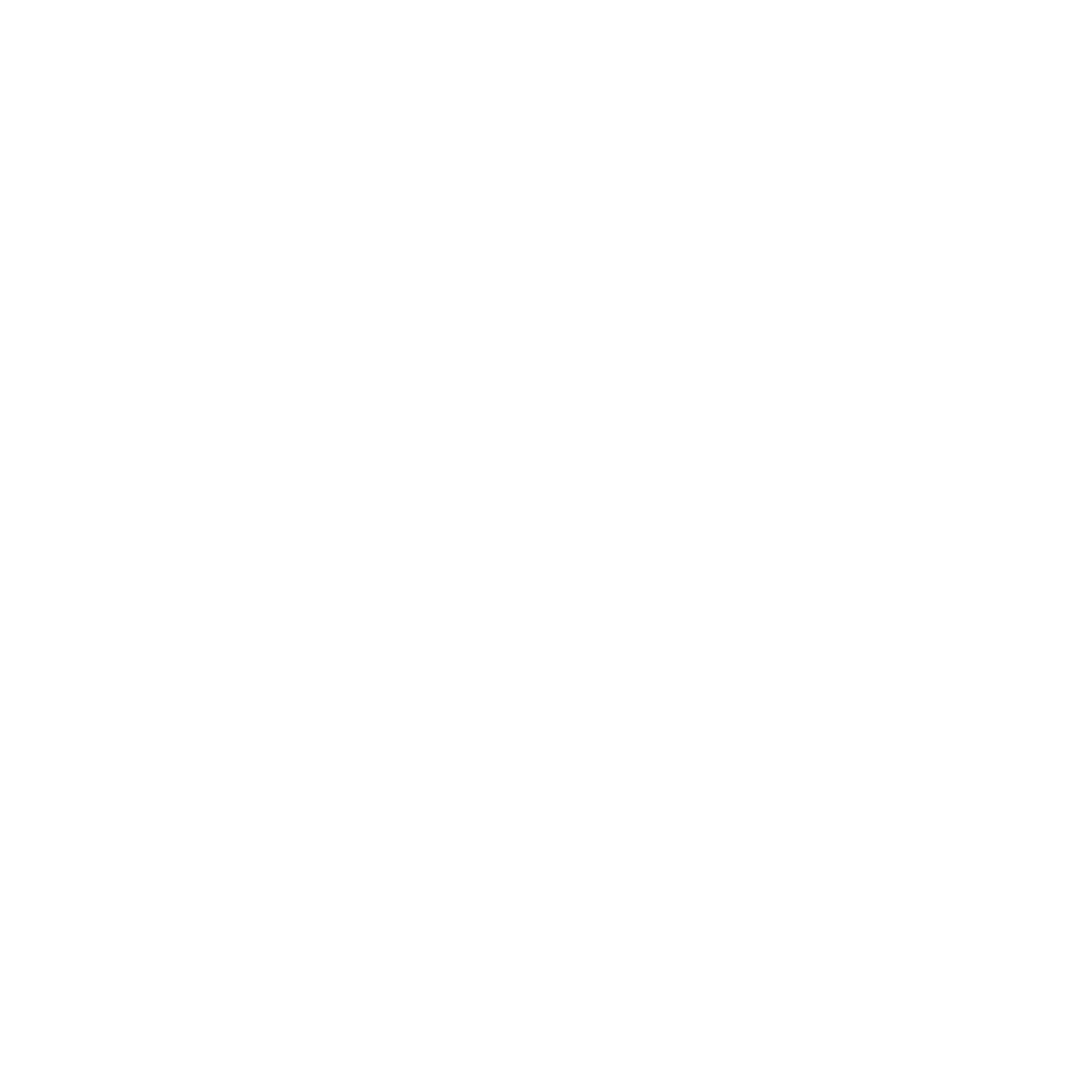



STRATUM

HS K H H H Z Z O A A

 $\longleftarrow$  $\circ$  $\prec$  $\sqcup$  $\leq$  $\quad \Box$  $\supset$  $\mathbb Z$  $\leftarrow$  $\leq$   $\geq$  $\sim$   $\circ$  $\vdash$  >  $\infty$  >



**[strey-tuhm, strat-uhm]** *noun*, *plural* **-ta** or **-tums. 1.** a layer of material, naturally or artificially formed, often one of a number of parallel layers one upon another: a stratum of ancient foundations. **2.** one of a number of portionsor divisions likened to layers or levels: an allegory with many strata of meaning. **3.** *Geology*. a single bed of sedimentary rock, generally consisting of one kind of matter representing continuous deposition. **4.** *Biology*. a layer of tissue; lamella. **5.** *Ecology*. (in a plant community) a layer of vegetation, usually of the same or similar height. **6.** a layer of the ocean or the atmosphere distinguished by natural or arbitrary limits. **7.** *Sociology*. a level or grade of a people or population with reference to social position, education, etc. the lowest stratum of society. **8.** *Linguistics*. (in stratificational grammar) a major subdivision of linguistic structure.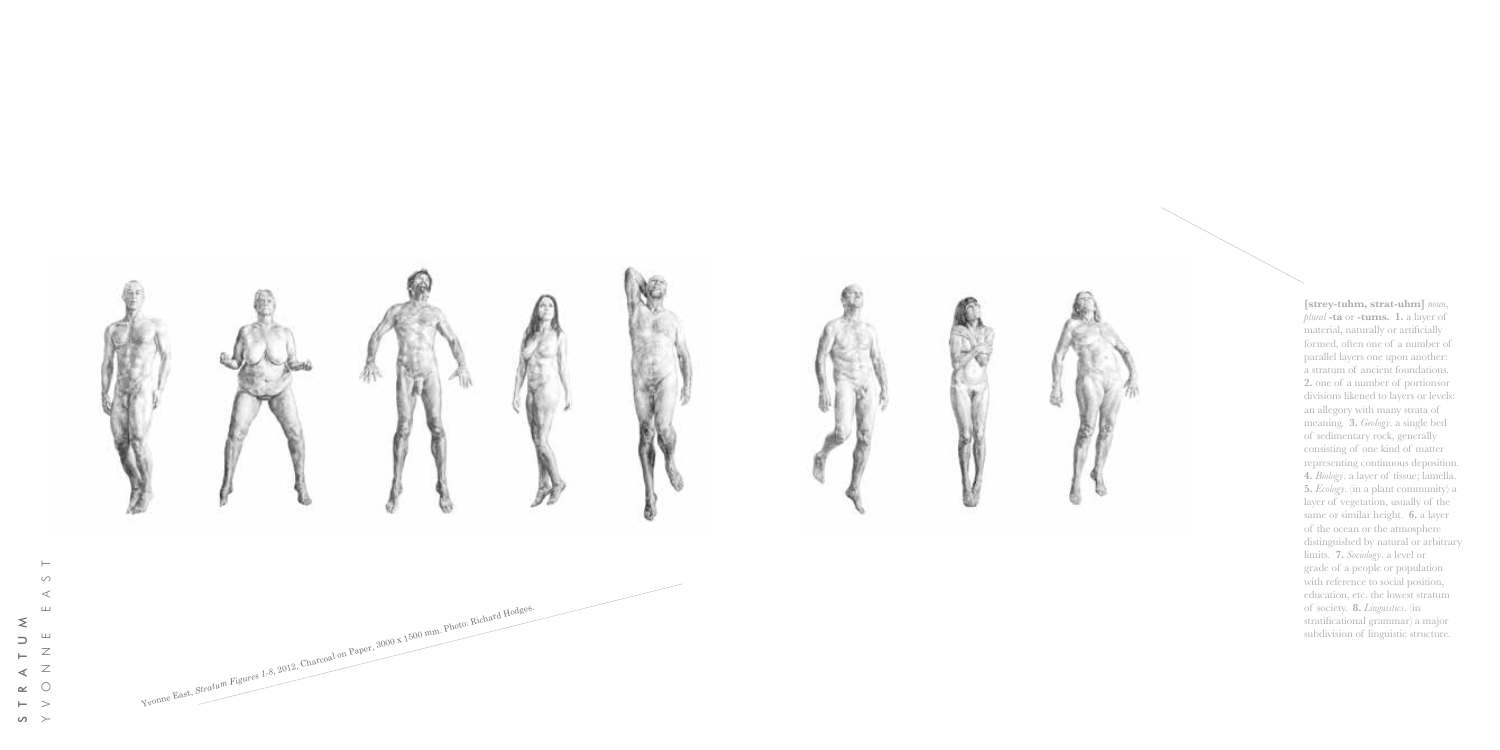## FOREWORD

## STEVE SAFFELL CHIEF EXECUTIVE OFFICER COUNTRY ARTS SA

At Country Arts SA we have a proud tradition of supporting the creative aspirations of South Australian artists.

In 2011, we launched the inaugural Breaking Ground award in conjunction with the Adelaide Festival Centre's Artspace Gallery.

The award gives a practicing contemporary artist from regional South Australia the opportunity to develop a body of work for exhibition at the Artspace Gallery along with funds for an exclusive mentorship opportunity.

The award was embraced by the arts community, generating in excess of 30 applications from across the state. Each entry was judged by our esteemed panel of visual arts professionals including the Chair of the Regional Galleries Association of South Australia Melinda Rankin, Charissa Davies, Robert Zunic, Annalise Reese and Mercedes Mangnall.

It was with great pleasure in July of 2011 that we announced Victor Harbor based visual artist Yvonne East the inaugural recipient of this award. She boasts a stellar resume, producing six solo exhibitions and taking part in numerous group exhibitions.

Her unique style combines two dimensional works with multimedia performance techniques, showcasing her talent to combine traditional art forms with the new digital media technologies of today.

Stratum is the result of Yvonne's Breaking Ground journey and exemplifies her unique artistic style. As Chief Executive Officer of Country Arts SA it is my pleasure to welcome you to our first Breaking Ground exhibition. Enjoy.

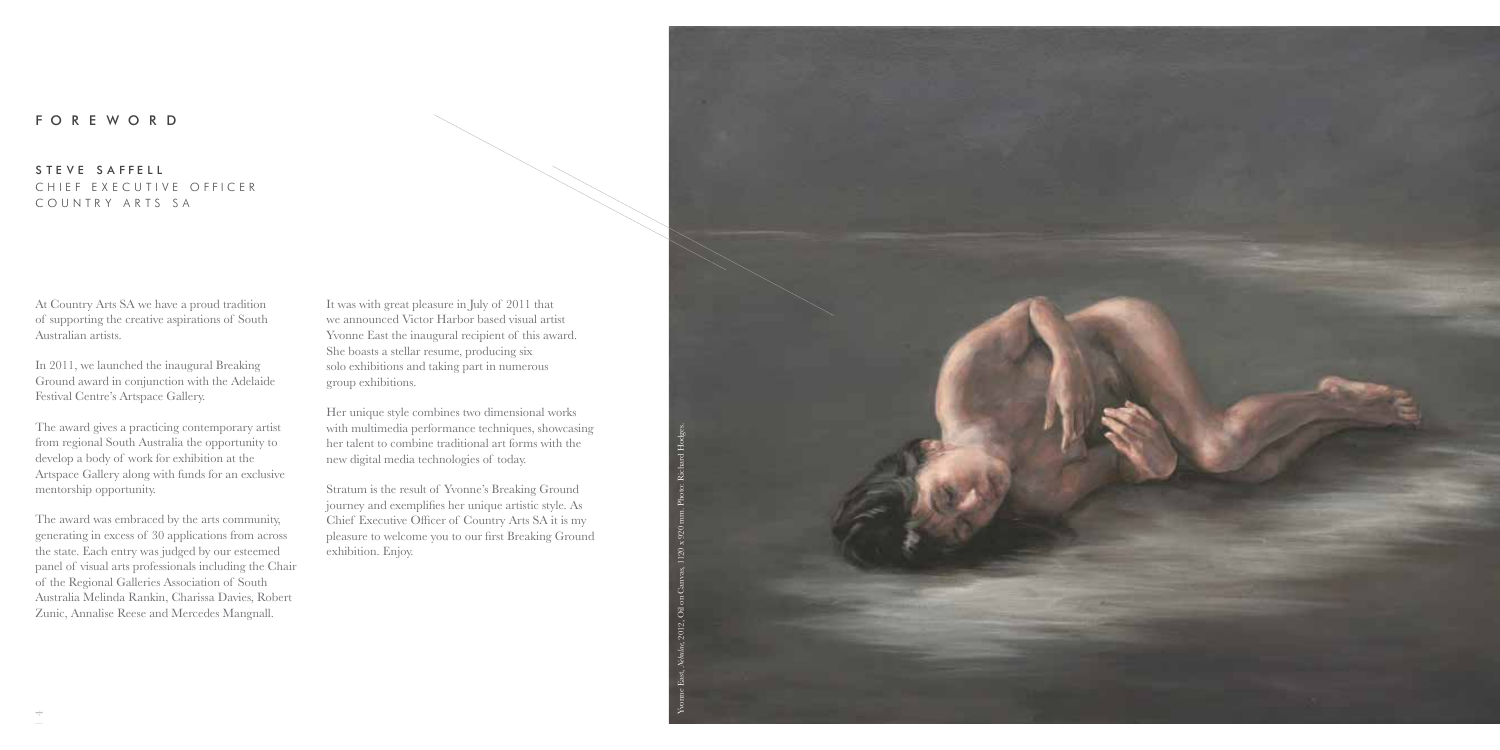## YVONNE EAST: TRANSCENDENCE

## JANE HYLTON CURATOR AND COLLECTIONS CONSULTANT

The figures in Yvonne East's work are protagonists in a universal story. Her giant, superbly-executed naked figures ascending into nothingness, her gently curled nudes and upright, naked figures struggling under the weight of seen and unseen burdens, are all journeymen in search of fundamental truth. As we, the audience, witness their travels we understand that these grand-scaled, overlaid works are about pain and revelation, about knowledge and power, strength and weakness and about the existential nature of being. These are the persistent challenges faced by all of us no matter what our circumstances.

The title for this exhibition is encapsulated in a single word – Stratum. It is an ideally appropriate word for the layered nature of what Yvonne East is exploring. For all of us our first layer – or stratum – is our superficial appearance such as our choice of clothing, the colour of our hair, our skin, and our eyes. While there is a lot of information that is conveyed to others by our appearance, like our age, gender and even cultural origins, there is so much more that remains hidden beneath that initial layer. For this reason East strips her figures bare, both figuratively and metaphorically, and in her works on paper, even removes all grounding influences. Without any means

of support these figures become buoyant, liberated and elevated as if weightless. They are then are overlaid by the artist with visual strata that provide keys to understanding origins, country, passions, creativity, imaginations and language.

In 2011 Yvonne East took part in a spoken and visual performance piece developed by South coast writer Michelle Murray. Titled The Black Wedding Dress, the exhibition also included work by other South Australian artists Nyorie Bungey, Michael Bryant, Barbary O'Brien and Annabelle Collett. For her part East drew, in charcoal, a larger-than-life naked figure lightly suspended from bound wrists. Over the surface of this drawing, itself suspended at the end of the room in which the performance took place, images were projected that seemed to relate to the figure but paradoxically also apparently came from a different time and place. Some, like tribal symbols or bolts of lightning, appeared threatening, while others were more soothing and comforting. The whole effect however, was deeply unsettling and evoked disquiet in the viewer.

It is from this first foray into the projected, overlaid image that many of the works from this exhibition come. East selected friends and acquaintances as models (both male and female) for her huge charcoal drawings. Stripped of the layers of clothing behind which we all hide, these individuals had to come to

terms with how vulnerable they felt under the gaze of an artist who has not cosseted them in anonymity and who is bent on understanding the very nature of being. East has drawn every lump and bump without enhancement, and at the same time has cleverly distorted the figures. The slightly arched backs, the hands spread in an expression of unbalanced surprise, and the subtle twists of these models' bodies, convey lightness and ascendancy. They have been lifted out of their daily lives to something higher and infinitely mysterious.

Similarly, in her paintings Yvonne East presents her figures (this time all female) naked and vulnerable, but in some takes this conveyed sense of susceptibility a step further and confronts her audience with the primeval. While a couple of figures float dreamily, uncurling from a foetus-like position, others are grounded and challenging. These people dwell in a world of dark cave-like recesses, filmy, nebulous beginnings and hot, lifeless deserts. They are also real and un-idealised, existing in a strange, half-way world between consciousness and sleep, conflicted by the contrasting nature of freedom and obligation, as if at the portal of profound knowledge.

One of the paradoxes embedded within East's work (and there are many) is the unsettling relationship between her craftsmanship and her deliberate attempts to deflect her audience's attention away from it.

Her subjects could easily be cloyingly pretty and viewers instantly gratified by admiration of technical skill. Instead the artist asks us to immerse ourselves in the multiplicity of layers she offers, and through them guides us to understand what it is that she wishes to convey. As a consequence Yvonne East does not deliberately seek beauty in her work (which is, nevertheless, beautiful) but instead hides these starkly exposed figures beneath snaking lines that have their origins in the constantly repetitive patterns of life: the contours of a landscape, the microscopic DNA of a blowfly, the beautiful circles of a fingerprint or the circular nature of a piece of weaving.

Yvonne East's figures are ordinary individuals with ordinary lives, unique just like all of us. They are joined, like all of us, to the quirks and glitches that make us the centre of our universe and at the same time infinitesimally small and unimportant in the great scheme of things. At the entrance to this exhibition appropriate warnings concerning full frontal nudity have been provided for the public. Another warning could also be suitable: be prepared to confront a fundamental truth – we are all vulnerable, we are all so much more than we superficially appear to be, we are all capable of transcendence.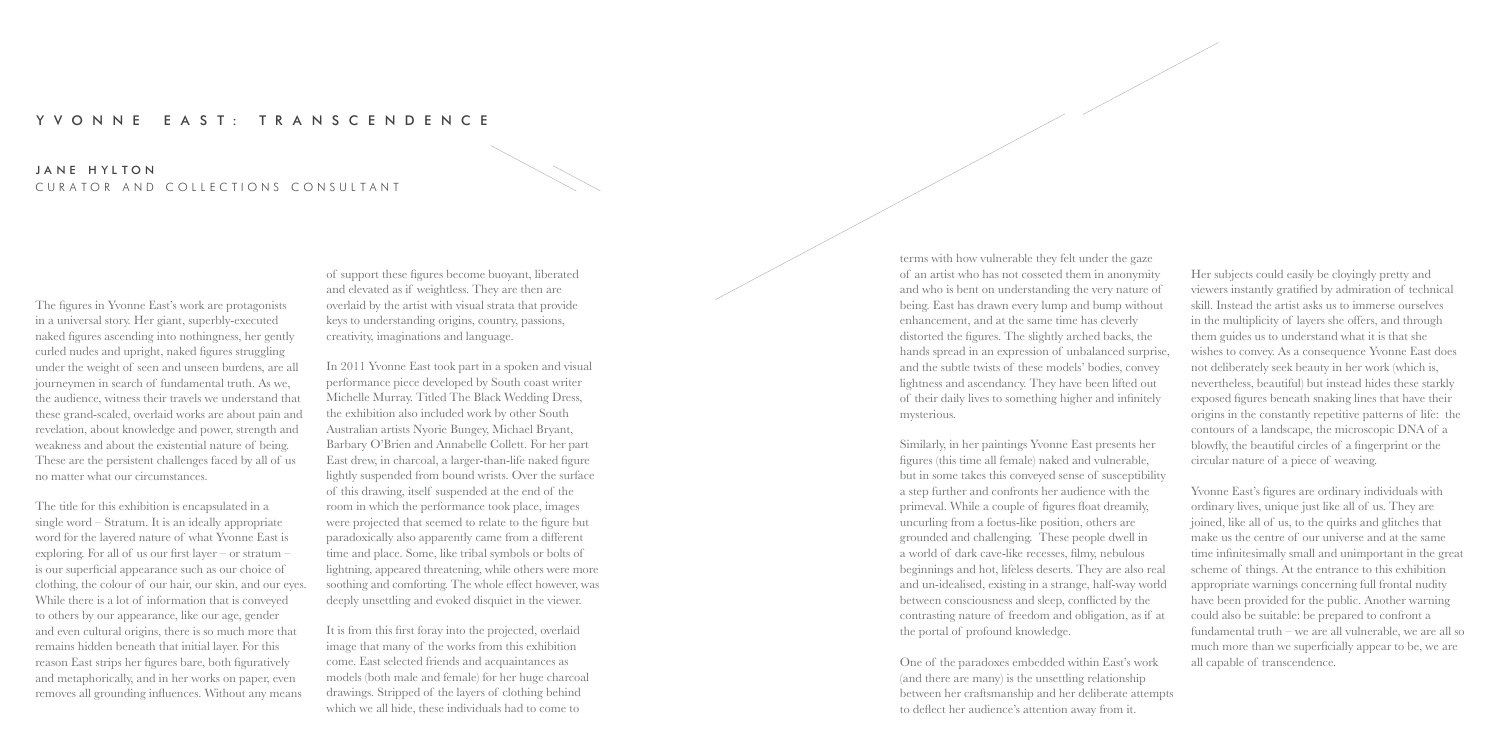# ARTIST STATEMENT

## YVONNE EAST

This exhibition is an exploration of the relationship between the mind, body and our environment.

There is an intentional ambiguity in the images projected on to the figurative charcoal drawings. They are created by filming, in real-time, brush and ink paintings I have created on large screens. The images reference topographic maps of Adelaide and Fleurieu regions, electron microscope images of human skin and bone tissue, light micrographs of lily flower embryo sacs and giant blowfly chromosomes, and satellite images of South Australia. There is a visual relationship not only between the micro and macroscopic of the natural environment, but also the replication of these patterns in social structure, architecture, science and art.

The painted works in this exhibition are a depiction of the protagonist's epic journey. The works refer to myths and storytelling using metaphor to illustrate the psychological struggle of the human condition.

Yvonne East, *Lunar* (detail), 2012, Oil on Canvas, 920 x 820 mm. Photo: Richard Hodges.

I present this work as part of a discussion, and encourage interpretation. The work no longer belongs only to me. Its meaning is now determined by each individual and their own history of faith and storytelling, social appropriateness, prejudice, scientific observation, and environmental connection.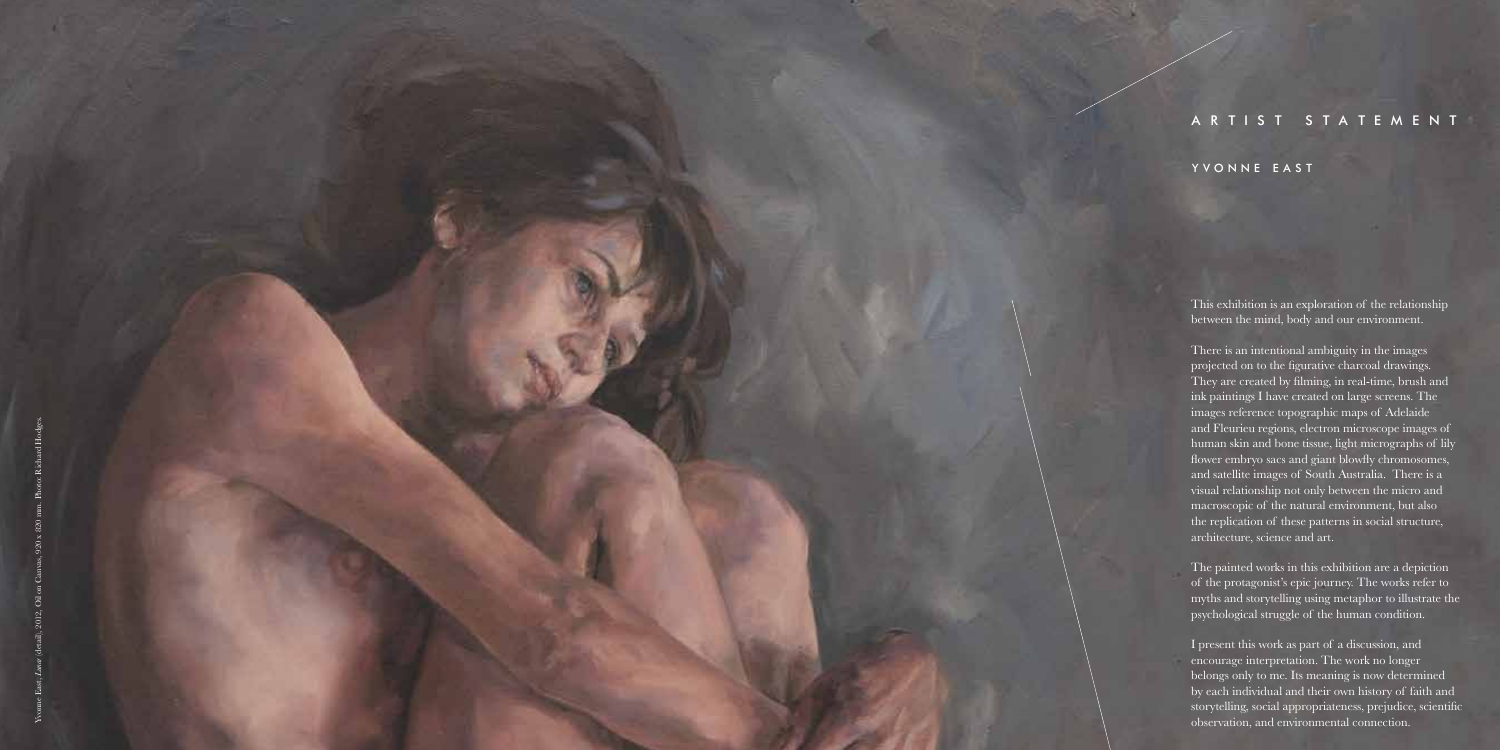broken

I carry it

the beasts burden is my own

in slumber

it nuzzles

warm and comforting.

When I travel

the burden is heavy.

What I carry

defines my strength.

One day I will bury it in the ground

unneeded

But I postpone the moment

I walk away

unheeded

unbound.



Yvonne East, *The Horse*, 2012, Oil on Canvas, 1370 x 870 mm. Photo: Richard Hodges.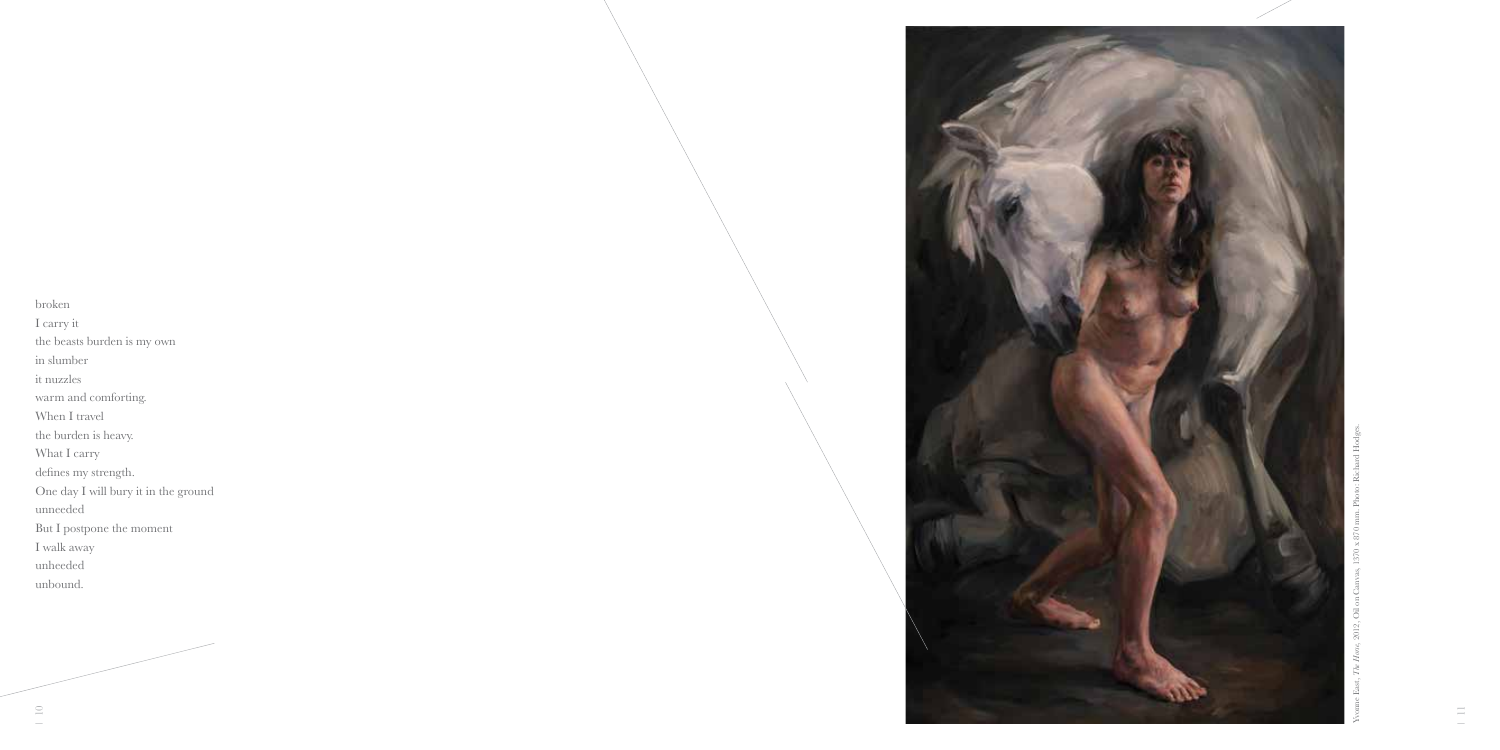From the sacrum to my throat Crows pull thin strands, to surrender the fetid.

The song call is clear.

Released from my old skin

suffocating,

I had stayed too long.

I missed the ceremony.

What was meant to happen

and had been known

was lost.

Yet it found me

in the darkest of places.

The embers of ceremonial fire

breathed life.

I passed through

And it began



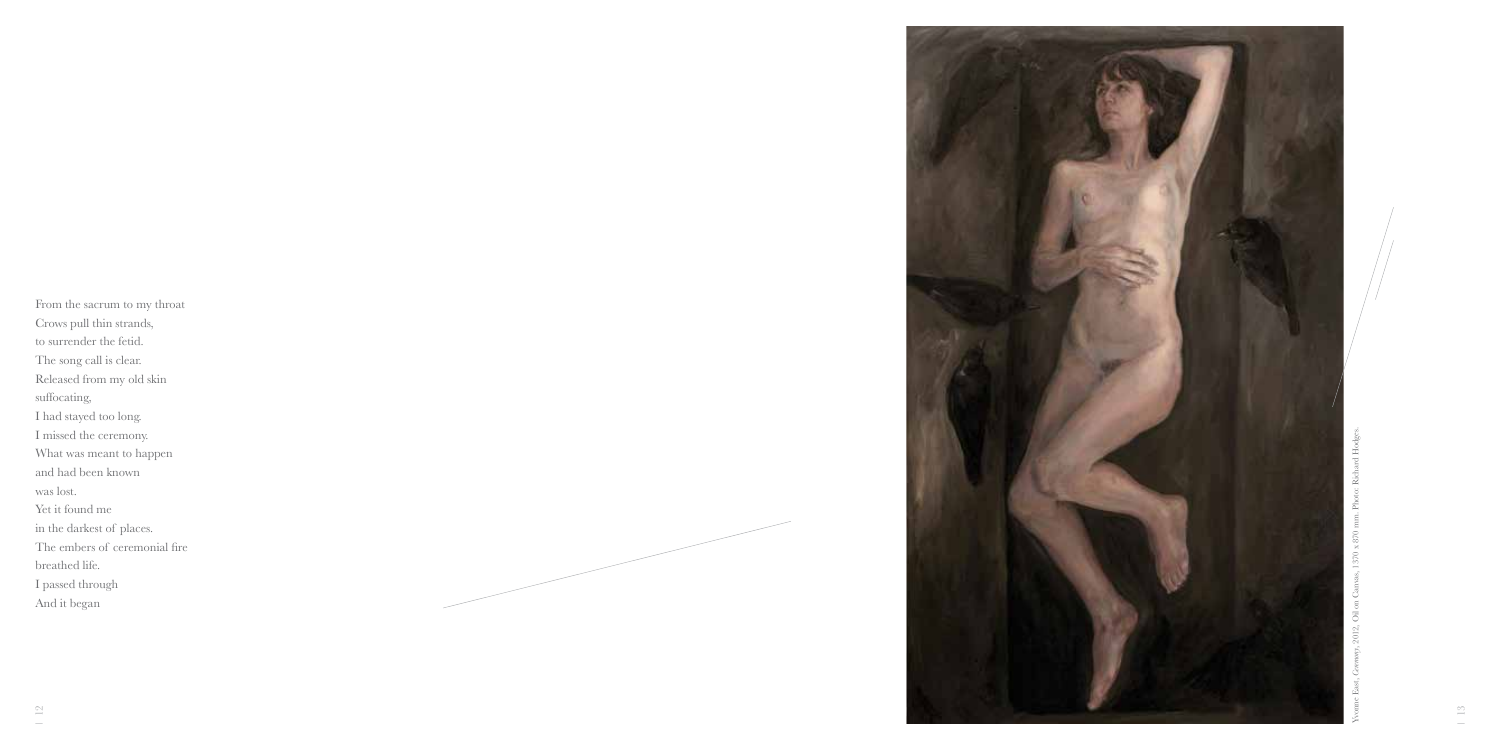Be *humble* for you are made of *earth*. Be *noble* for you are made of *stars*.

SERBIAN PROVERB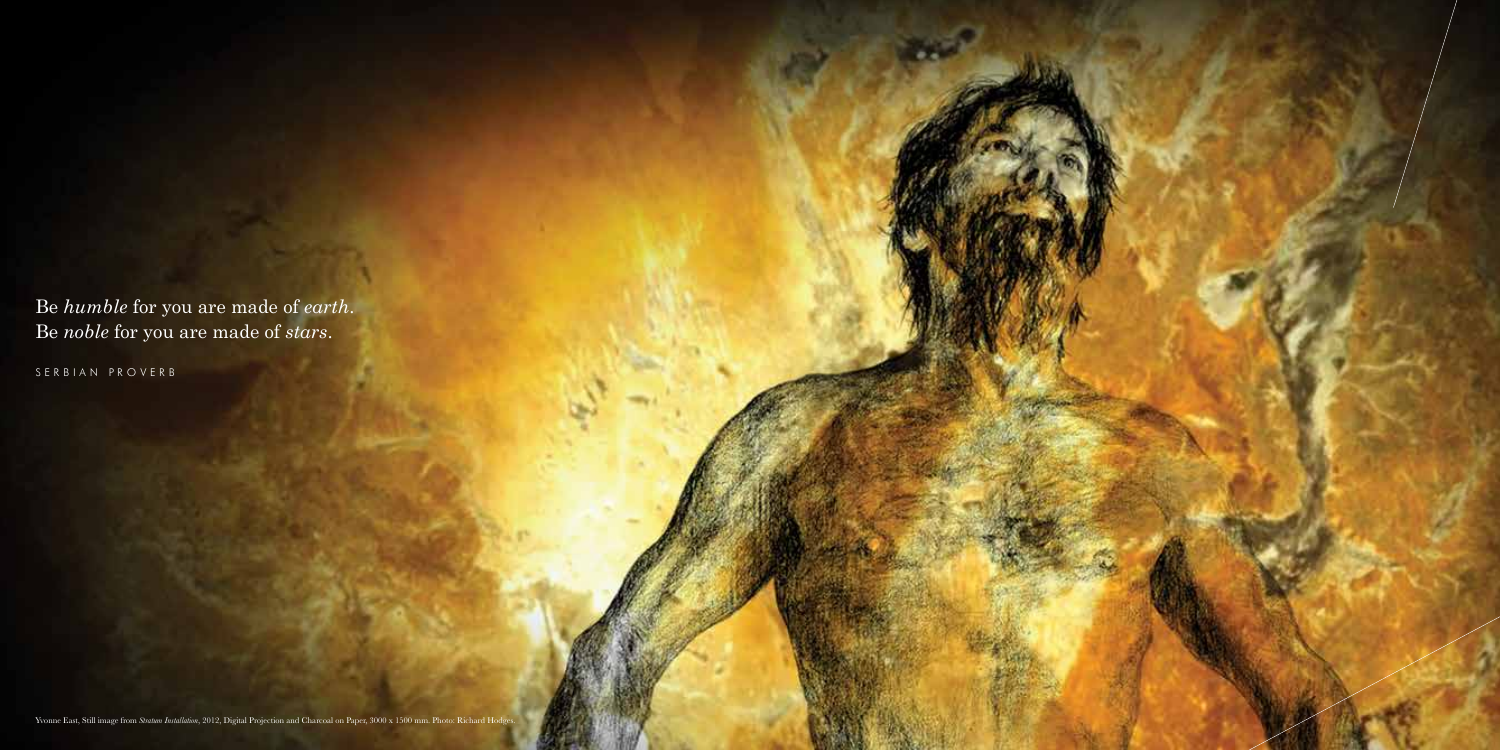Some part of *our being* knows this is where we came from. We long to return. And we can. Because the cosmos is also within us. We're made of star-stuff. We are a way for the cosmos to *know itself*.

CARL SAGAN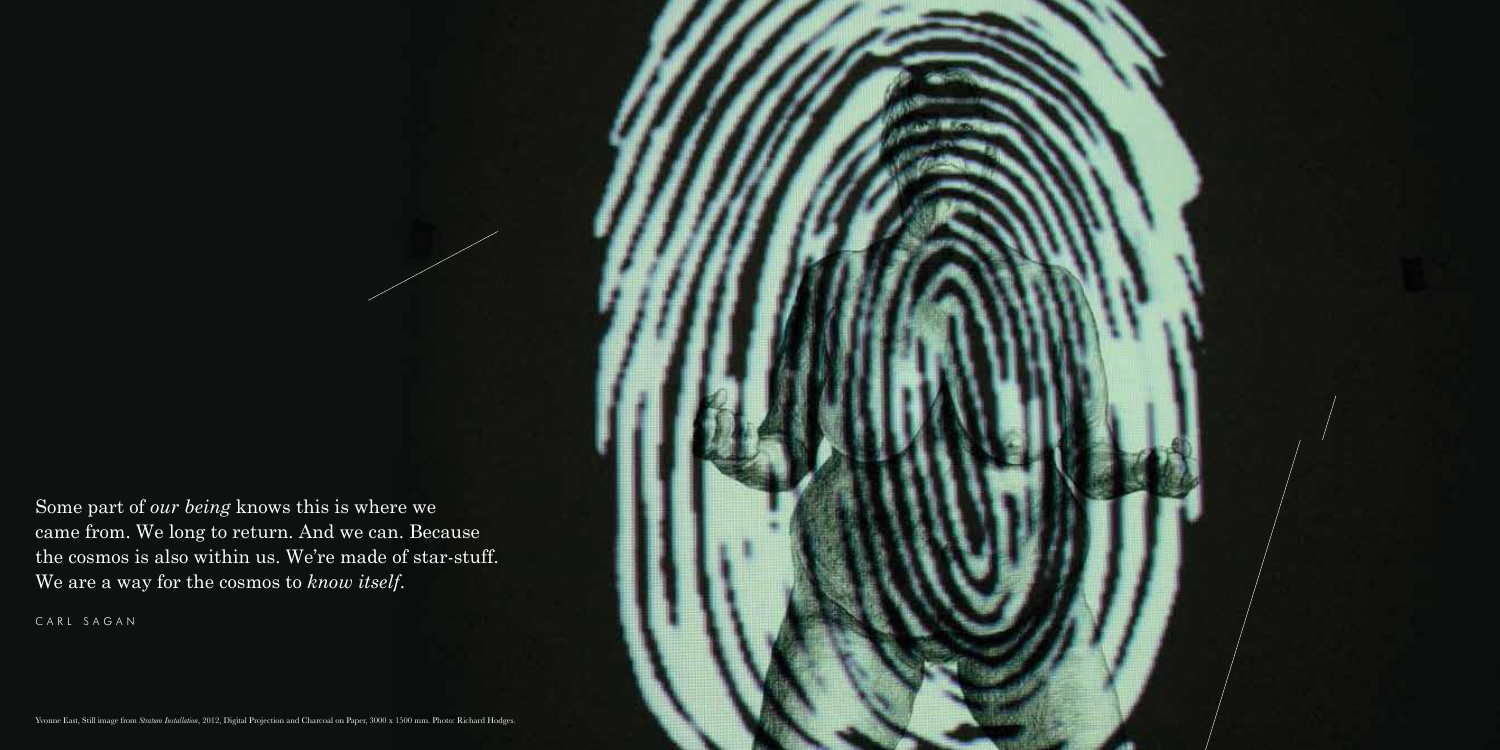My cave is underground You can't see it. I hold a stone in my hand For ballast or perhaps for defence. I watch from the entrance one way in, one way out. Inside I am transformed from flesh to unknown.

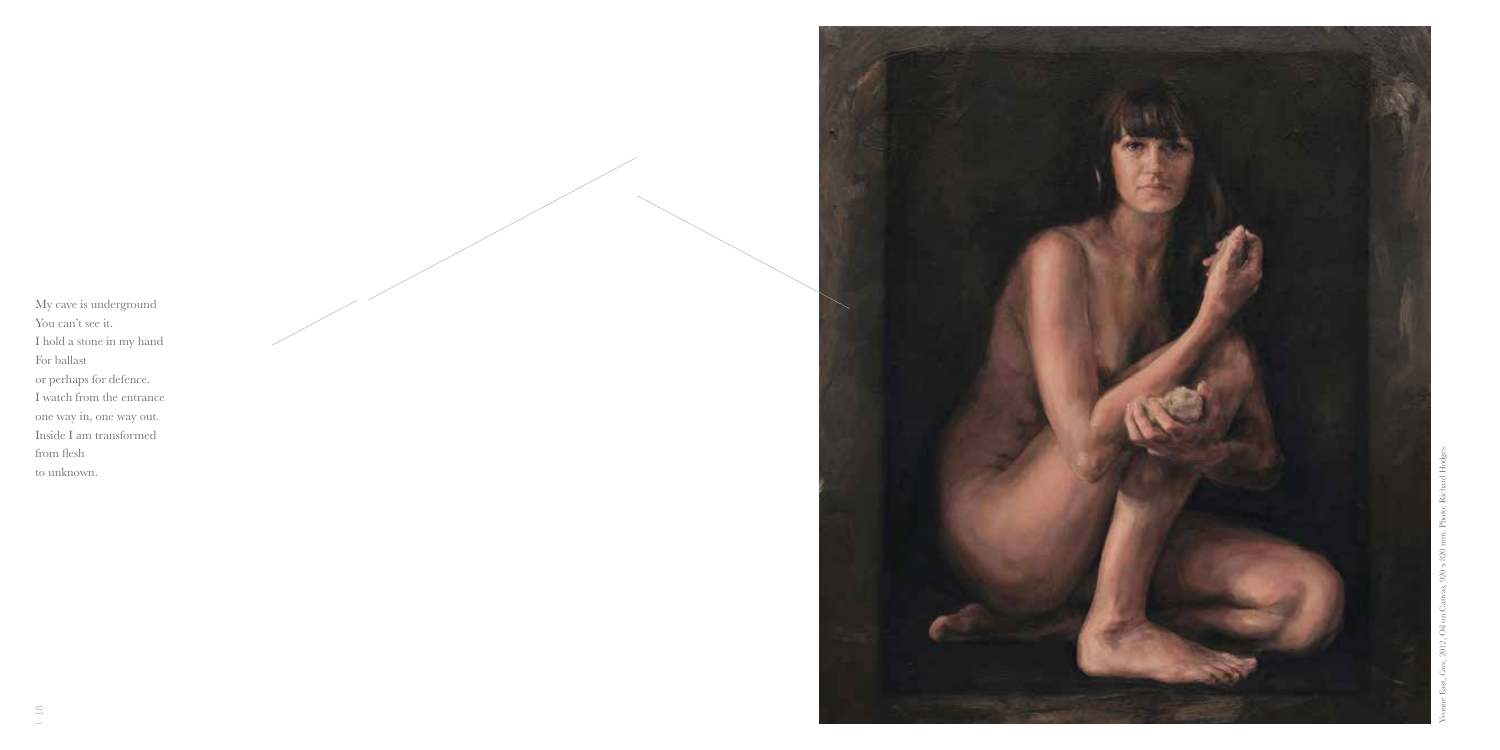







Yvonne East, *Desert*, 2012, Oil on Canvas, 870 x 970 mm. Photo: Richard Hodges.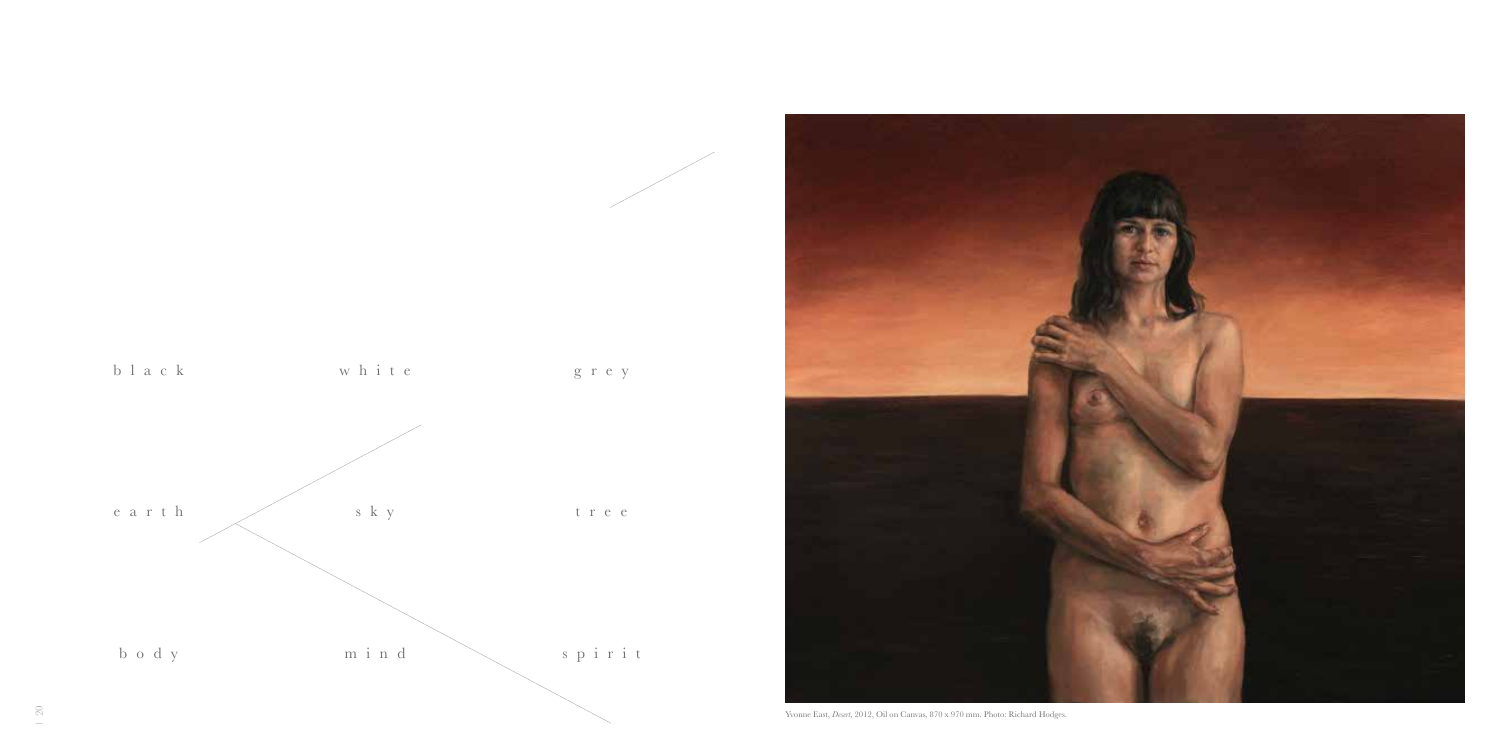

Yvonne East, *Surrender*, 2012, Oil on Canvas, 1070 x 710 mm. Photo: Richard Hodges.



Yvonne East, *Lunar*, 2012, Oil on Canvas, 920 x 820 mm. Photo: Richard Hodges.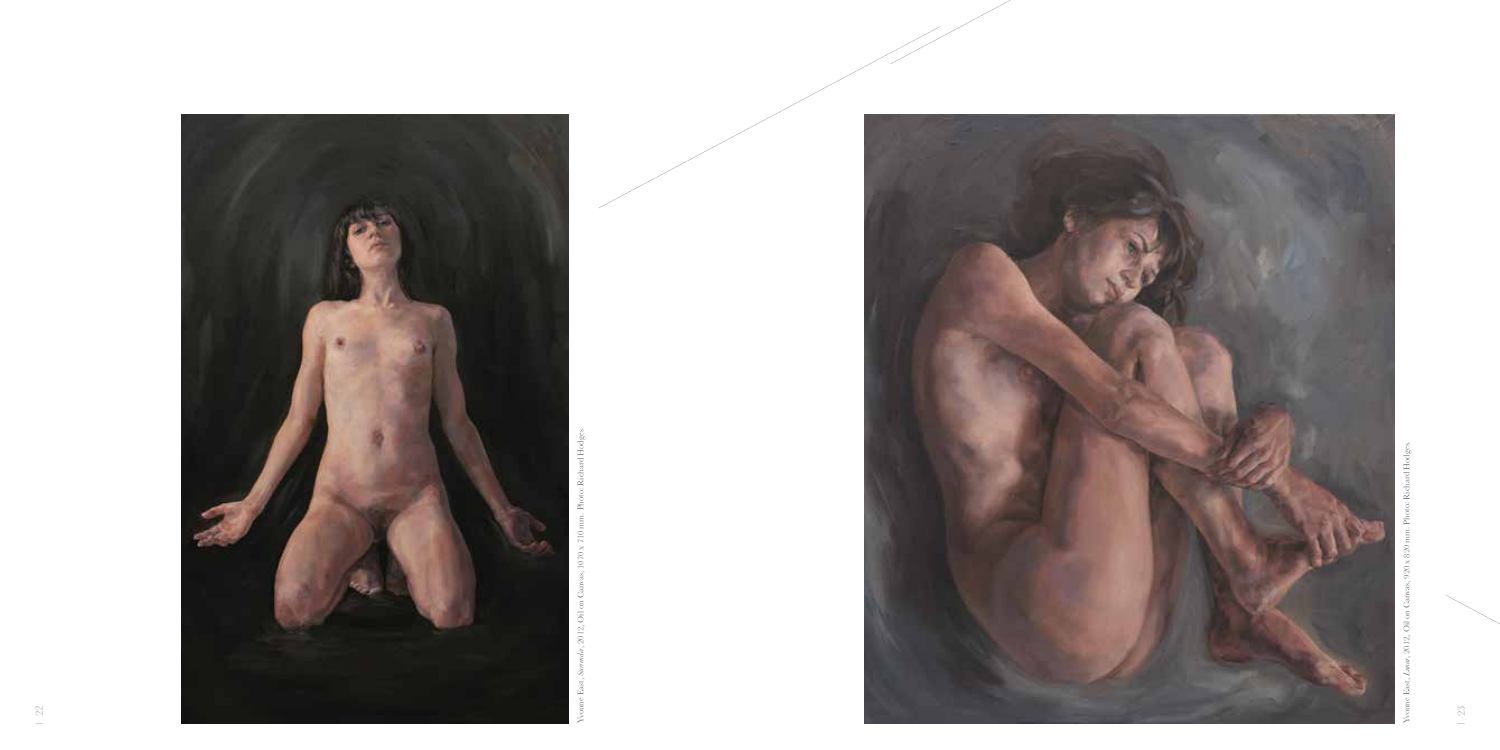When we try to pick out anything by itself we find that it is *bound* fast by a thousand invisible cords that cannot be broken, to *everything* in the universe.

JOHN MUIR

Martin Australia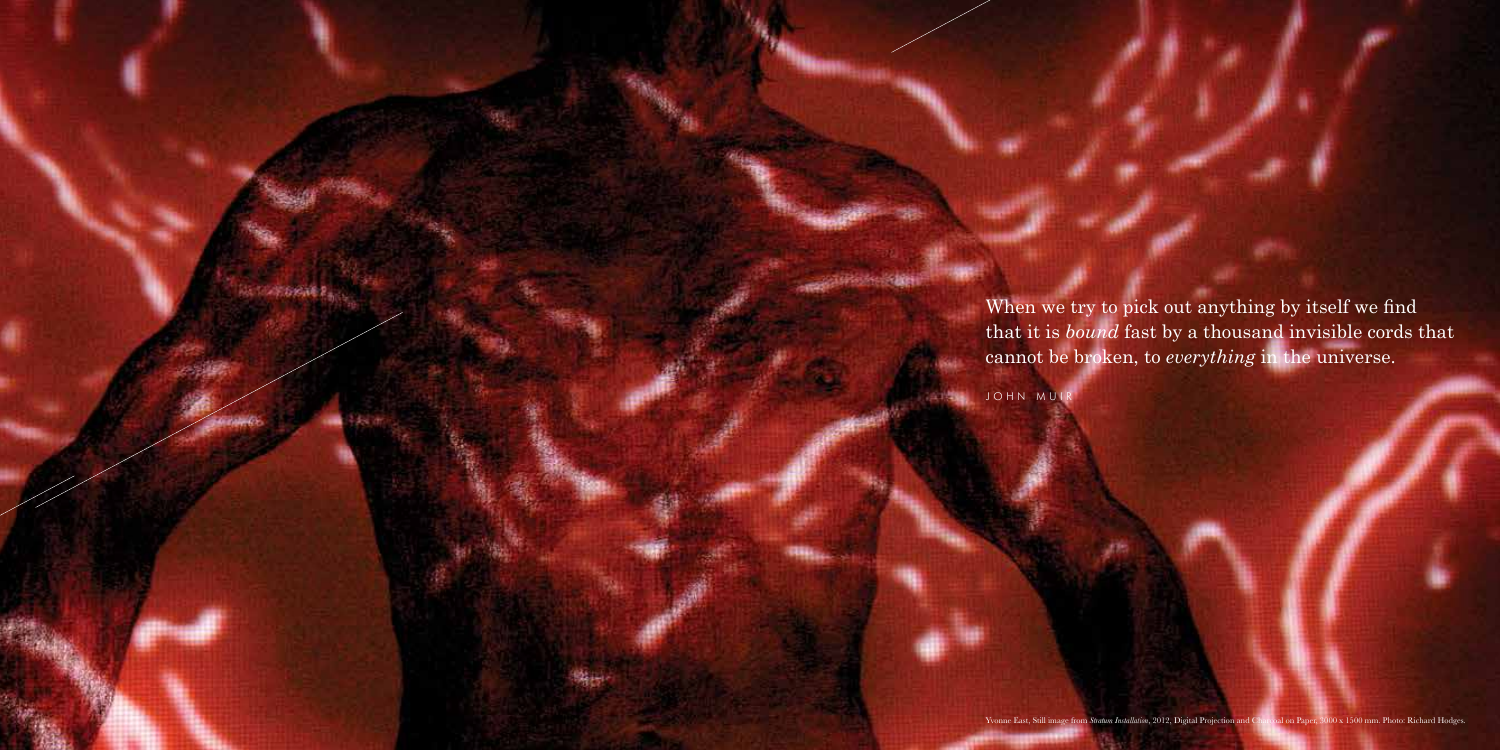## ACKNOWLEDGEMENTS

#### MAJOR PRESENTING PARTNERS THANK YOU





### PRESENTATION SUPPORT



#### **Country Arts SA**

*Chief Executive Officer* Steve Saffell *Manager Artform Development* Craig Harrison *Visual Arts Coordinator* Katinka Bracker *Former Visual Arts Manager* Rob Johnston

#### **Adelaide Festival Centre**

*Chief Executive Officer & Artistic Director* Douglas Gautier *Program Manager, Creative Programs* David Malacari *Visual Arts Curator, Creative Programs* Charissa Davies *Visual Arts Curator, Creative Programs* Maggie Fletcher *Former Visual Arts Programming Executive, Creative Programs* Susan Jenkins

*Catalogue design* Beth Wuttke *Photography* Richard Hodges



The Country Arts SA Visual Artist Professional Development Award provides a practicing contemporary visual artist from country South Australia the opportunity to develop a body of work for exhibition in a major gallery space in metropolitan Adelaide and receive a mentorship opportunity to further their career.

## THE ARTIST WOULD LIKE TO THANK REFERENCES

Jane Hylton for her beautiful writing, inspiring support, and passion for creativity.

Craig Williams from Mosaic Audio Visual for aiding and abetting my insane visions.

Richard Hodges for hours of photography work and problem solving, and for not having a nervous breakdown handling large unruly pieces of fragile paper.

Thank you to Katinka, Craig, Beth, Kyra, Anthony, Rob and Steve from Country Arts SA for this opportunity and your incredible support. A big thank you to Charissa from Artspace Gallery for creating a wonderfully supportive environment and space to exhibit.

A heartfelt thank you to all of the models involved in this project. I thank you for your trust and faith, and for being a the embodiment of transcendence; to conquer insecurities and be comfortable with feelings of vulnerability. Without you I could not make works of art that comment so directly on the human condition. I am in awe and gratitude.

**John Muir** (21 April 1838 – 24 December 1914) Scottish-born American naturalist, author, and early advocate for preservation of wilderness in the United States.

Journal entry for July 27, 1869 Limbaugh, Ronald H. and Kirsten E. Lewis, editors, The John Muir Papers, 1858 - 1957.

#### **John Cage** (1912 – 1992)

An American composer, music theorist, writer, philosopher and artist. John Cage quoted in Marshall McLuhan and Quentin Fiore, "The Medium is the Massage: An Inventory of Effects", 1967, New York, Bantam Books Inc., p.119.

#### **Carl Sagan** (1934 – 1996)

An American astronomer, astrophysicist, cosmologist, author, science populariser, and science communicator in astronomy and natural sciences. Carl Sagan, "Cosmos: A Personal Voyage. The Shores of the Cosmic Ocean [Episode 1]", 1980, Public Broadcasting Service.